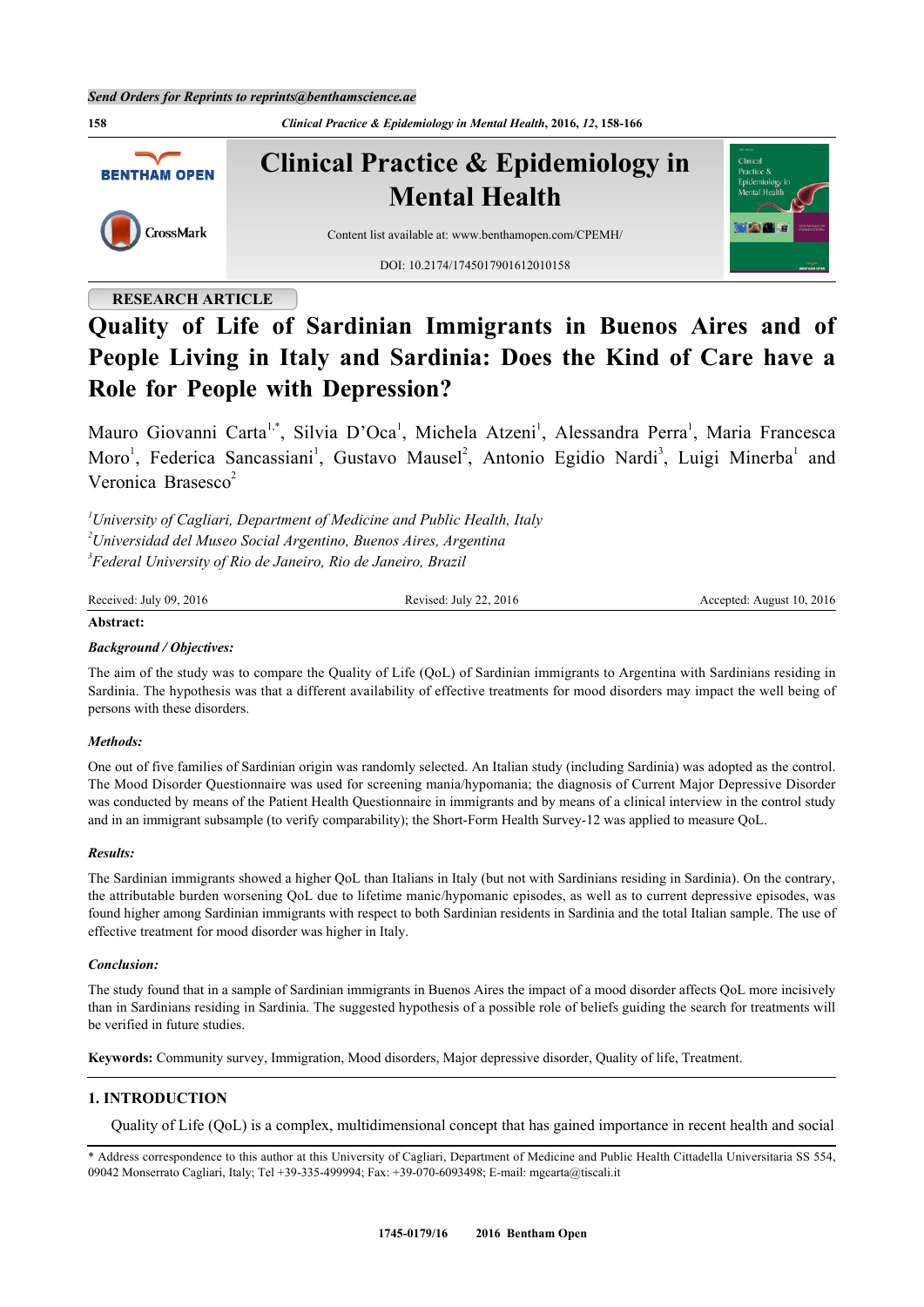literature, albeit with different conceptual and operative perspectives [\[1](#page-7-0), [2\]](#page-7-1). One element common to the different definitions of QoL is that it is not limited to measuring the standard of living, an idea mostly related to a person's income and employment. In a more expanded vision, indicators of QoL also include variables involving person's environment, his/her physical and mental health, level of education, organization of recreational periods and the sense of belonging to a society [\[1](#page-7-0), [3](#page-7-2)].

QoL can be measured by means of "objective" scales or with subjective indicators. In any case, both approaches refer to a multidimensional concept that requires a description of the different domains of everyday life. These may be taken both individually and collectively in their interactions as determinants of QoL, since they produce a value that can be measured by means of "objective" parameters, or according to the level of satisfaction that individuals express with reference to their lives [[4,](#page-7-3) [5\]](#page-7-4). The so-called subjective measurement of QoL is about whether individuals are satisfied or not. Macroscopic characteristics concerning the economic and social situation of a society are important in relating individual results to their proper context, but the key to this approach is a given person's subjective perception of wellbeing [[5,](#page-7-4) [6\]](#page-7-5).

The subjective perception of QoL has been considered the most important element in measuring what goes beyond the strictly clinical outcome of chronic diseases, especially in cases of disorders that markedly disrupt social and working functionalities and have a strong impact on daily life [[7](#page-7-6) - [9](#page-7-7)]. For this reason, the concept of QoL has become central in assessing the efficacy of treatments within a vision more global than that of a mere measurement of the control over symptoms. Measurement of QoL has also been used to compare the overall conditions of life in different contexts and personal satisfaction in connection with a person's environment [\[10](#page-7-8), [11](#page-7-9)].

A recent study coordinated by the University of Cagliari evaluated the perception of QoL in a sample of the overall population in six Italian regions (Sardinia included) and investigated whether socio-demographic variables may influence this parameter [\[12](#page-7-10)].

Our group recently performed an investigation on the Sardinian immigrant population in Buenos Aires. The research aimed to measure the frequency of depressive and bipolar disorders among the immigrants and compare it with that of the Sardinian and Italian population. Another aim of the study, which is the subject of this work, was to measure QoL and see whether psychophysical variables may influence QoL, and whether this occurs in ways different from those observed in similar studies in Italy.

The starting hypothesis was that the presence of a national healthcare system and a welfare system, as is the case with Italy, which have supported the introduction of effective treatments for mood disorders may impact the overall wellbeing of persons who have been diagnosed with mood disorders.

## **2. METHODS**

#### **2.1. Design**

This is an observational epidemiological study based on a community survey conducted on a sample of the population of Sardinian immigrants residing in the city of Buenos Aires. The results are compared with those published on a previous study performed on a representative sample of six Italian regions (from which the Sardinian sub-sample was extrapolated). This study used a similar screening method for bipolar disorder and assessment of QoL [\[11](#page-7-9)] and a different but comparable method for identifying episodes of major depression [\[12](#page-7-10)].

#### **2.2. Sample**

The study was carried out in Buenos Aires on Sardinian adult immigrants above the age of 18 years. The lists of families of Sardinian immigrants were supplied by the associations of Sardinian immigrants in Buenos Aires that had conducted studies for this purpose. A random sample equal to one fifth of the listed families was selected for the study. Each selected family was contacted by telephone. At that time, those who answered the phone were asked if they were Sardinian immigrants of first or second generation (*i.e.* children of Sardinian parents); only these two classes were asked to participate in the study.

The first contact with those eligible also made it possible to explain the reasons for the research and, if found eligible for the study, they were asked to give preliminary consent to participate. Still by phone, those who accepted were asked to provide preliminary information such as name, age, how they migrated and from where. At this point a meeting was arranged for administering the questionnaires. This part of the study took place at the Universidad del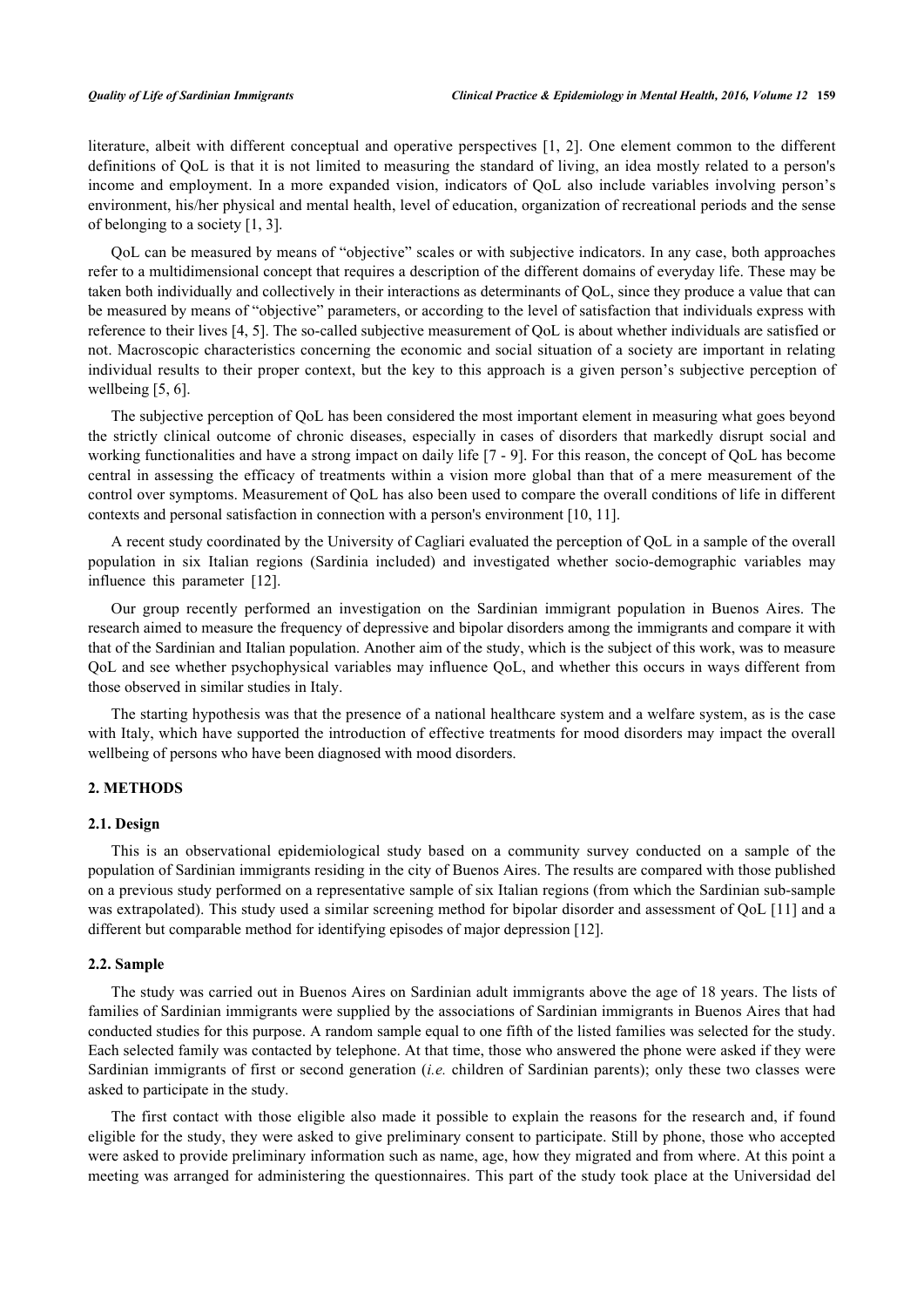Museo Social Argentino, in the rooms of the Association of Sardinians ("Sardi Uniti d'America"), or at the home of the immigrants, depending on where they lived and on how easily they could reach the two institutional locations with public transport facilities.

#### **2.3. Instruments**

In collecting personal data of a general nature, such as sex, age, residence, educational level, marital status, presence of children, employment and their migrating experiences, the same questionnaire used in the previous study on Sardinian immigrants in Argentina was employed [[13\]](#page-7-11).

The test used in screening for depression was the Patient Health Questionnaire (PHQ9)[[14](#page-7-12)], which was administered in the Italian[[15](#page-7-13)] or Spanish version[[16](#page-7-14)]. The PHQ-9 is an interview that is self-administered or administered by phone in a shorter version. It is a relatively easy-to-use multiple-choice questionnaire: the answers concern each of the nine DSM-IV-TR criteria for major depression. Depending on the seriousness of the symptom investigated, those interviewed can respond using a scale from "0", completely absent, "1" for some days, "2" for over half the days, up to "3", meaning present almost every day. The score obtained as the sum of the single replies frames the condition under analysis in a pre-defined scale of depressive symptomatology: 0 to 4 indicates minimum or no depression; from 5 to 8 mild depression; from 9 to 14 moderately severe depression; 15 to 19 severe, and 20 to 27 very severe depression. The major depressive disorder (MDD) is diagnosed if five or more of the nine criteria/symptoms are present for at least more than half the days (a score equal to or above 2) in the previous two weeks and if one of the symptoms is depressed mood or anhedonia. Today, the PHQ9 is one of the most frequently administered tests in screening depression.

For the screening of lifetime episodes of mania/hypomania, the Mood Disorder Questionnaire (MDQ) [[17](#page-7-15)] was employed. It was available in Italian [[18\]](#page-7-16) or Argentine Spanish [[18\]](#page-7-16). The test consists of the assessment of thirteen maniacal symptoms: positivity is reached in accordance with Italian [\[18](#page-7-16)] and Argentine [[19\]](#page-8-0) validation if at least seven symptoms are present at the same time and precise criteria of severity are found.

In evaluating QoL, the twelve-item Short Form Health Survey (SF-12) [[20](#page-8-1)] was adopted. This instrument was available in two languages, Italian [[11](#page-7-9)] and Spanish [[21](#page-8-2)], which were used depending on the interviewee's linguistic competence. The twelve items of the questionnaire were taken from a longer version (SF-36): SF-12 has been used in many international-level studies and has been found appropriate for studies on clinical populations but also for epidemiological investigations of populations. Our group employed the Italian version in an extended national research programme [\[11](#page-7-9)]. SF-12 assesses how individuals perceive their wellbeing in different dimensions with reference to the previous month. The higher scores indicate a better perception of QoL, therefore the higher the total score the better is the evaluation of their QoL. SF-12 investigates eight different aspects of health: physical activity, role limitations due to physical issues, emotional state, physical pain, level of perception of overall health, vitality, social activities and perception of one's own mental health; the score can be used as a total (overall QoL) or divided into two indices of the state of health, one concerning physical health and the other psychological condition.

The ANTAS - SCID [[12,](#page-7-10) [22](#page-8-3)] interview was administered to a group of 10 positive and 40 negative individuals in PHQ 9.

The interviewers (mother tongue Italian with a good knowledge of Spanish) were psychiatric rehabilitation technicians or properly trained physicians; only the ANTAS-SCID interview was conducted by psychiatrists.

#### **2.4. Statistical Analysis**

1) The statistical analysis was carried out by comparing the average scores on the SF-12 questionnaire in our sample with similar results of the Italian study (Carta *et al*. 2012b) (divided into the total Italian sample [[12\]](#page-7-10) and the Sardinian sub-sample). The analysis was performed with the univariate analysis assuming the average SF-12 score as the dependent variable. It was conducted by comparing the unweighted averages of the sample of immigrates against each of the other samples as well as after indirect standardization of the two control samples, taking into consideration the distribution by sex and age in the immigrant sample. The subdivision by age and gender generated four cells (the subdivision by age was based on being younger or older than 40 years).

2) Comparison of the mean score on the SF-12 in the three subgroups of positives at the MDQ (Immigrants, Whole Italian Sample, Sardinian Subgroup of the Italian Study) by means of statistical one-way ANOVA and comparison with the same statistics of the attributable burden in worsening QoL due to being positive to mania/hypomania in the three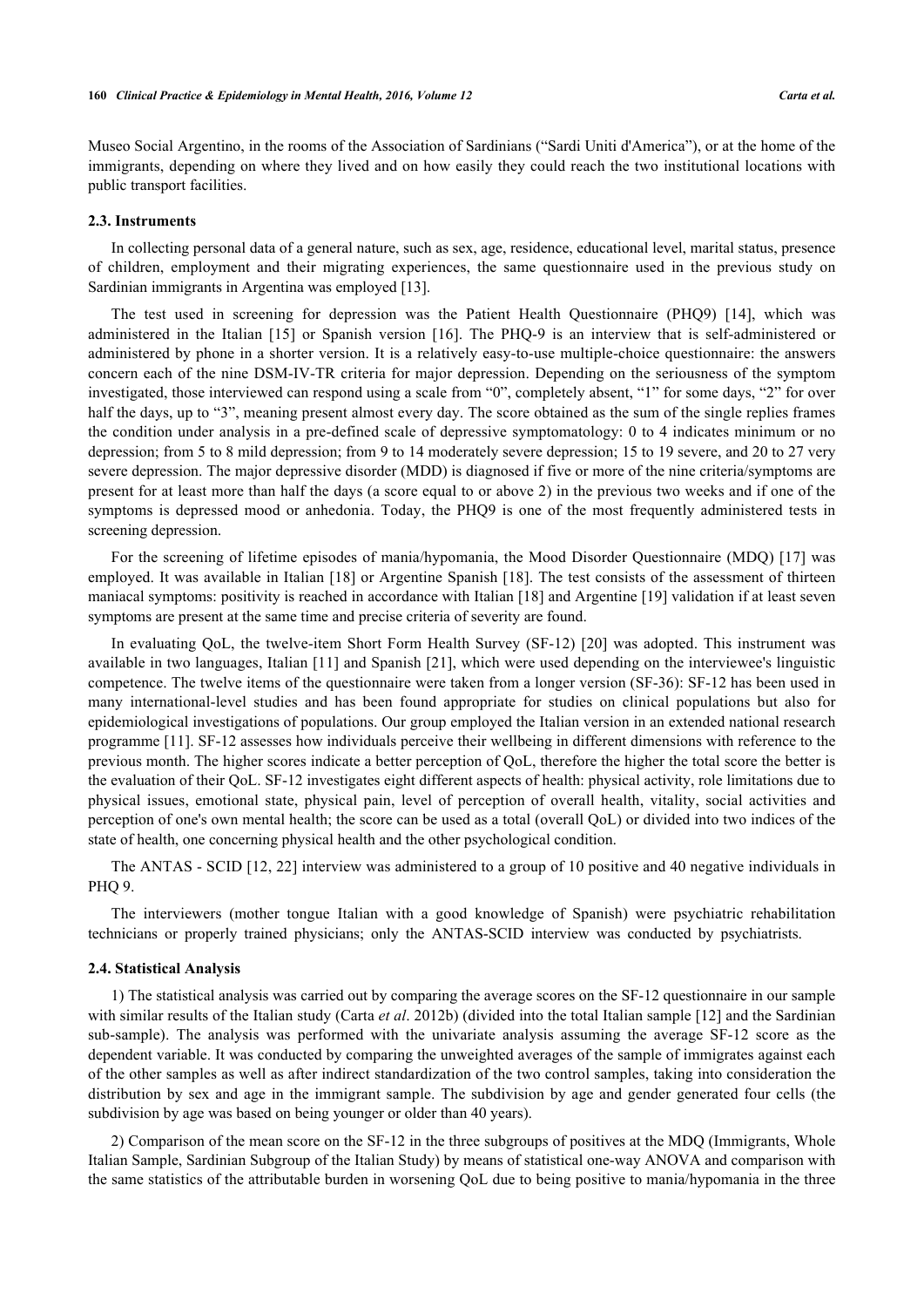samples. The attributable burden [\[5](#page-7-4), [21\]](#page-8-2) was calculated as the difference of the SF-12 score in a random sub-sample of the same age and sex of negatives at MDQ minus the score of the positives in the MDQ sample.

3) In the three different samples the mean score on the SF-12 was calculated in the subgroups with current depressive episodes (defined by positivity to PHQ9 in immigrants and presence of depressive episodes as diagnosed with SCID-ANTAS in the samples of residents in Sardinia and Italy). The burden in worsening the QoL attributable to having a depressive episode was calculated with the same methodology explained above. We then calculated the differences in the mean of attributable burden in worsening QoL due to the presence of a depressive episode in people with current depressive episodes in the three different groups.

4) A quality control test was performed to verify the accuracy of the PHQ9 screening test. For this reason, the sensitivity, specificity, predictive positive value and predictive negative value at the 9/10 cut-off were re-calculated: this cut-off is higher than the one used for research purposes with screening (7/8), but this option was chosen because in this case it was necessary to test more accurate "case-finding". To increase the cut-off of the screener and decrease the chance of false positives, as well as to improve reliability of a comparison between two samples in which current depression is measured by positivity at the screener in a sample, "cases" are identified with a more accurate method in another sample. Accuracy was re-calculated using the ANTAS-SCID depressive disorder diagnosis as the gold standard in a group of 8 positive individuals and 42 negatives at the PQH9.

#### **2.5. Ethical Standards**

The study was conducted in compliance with the Declaration of Helsinki. The study protocol was approved by the Ethics Committee of the University Hospital of Cagliari and by the board of the Universidad del Museo Social Argentino. Those interviewed were provided with information about the nature and purpose of the study and were given the phone number of a controller who was available to answer further questions. Those who decided to participate in the research were also informed about the possibility of terminating the interview at any time with the guarantee that they would not be asked to provide further explanations, and were asked to sign an informed consent form. Participants received information on data protection and were informed about the laws governing privacy in this kind of research and databases. The interviewers explained that the study data would be collected in a public database, and would be kept confidential in accordance with the laws of Argentina and Italy on data protection.

#### **3. RESULTS**

The sample of this survey consisted of 306 individuals of Sardinian origin residing in the city of Buenos Aires who had migrated to Argentina, or were children of Sardinians who had migrated to Argentina (first or second-generation immigrants).

Out of the 367 individuals selected, 61 (16.6%) did not participate because they refused to or we were unable to contact them. The sample of those who were not interviewed was homogeneous with the sample of interviewees in the only variable that could be compared: the distribution by gender.

Table **[1](#page-3-0)** presents the characteristics of the study sample (those who participated in the research and completed the interview) and of the two samples that were used for the comparison which were the total of the Italian research sample on the consumption of antidepressants and the sub-sample of residents in Sardinia in the same research. The immigrant sample was balanced by sex but was older and with more graduates than the comparison samples of Sardinian residents in Sardinia and Italians.

## <span id="page-3-0"></span>**Table 1. Samples studied.**

|                           | Sardinians in<br>Argentina (306) | <b>AIFA</b><br>Sardinian sub-sample (309) | <b>AIFA</b><br><b>Total sample</b><br>(3398) |
|---------------------------|----------------------------------|-------------------------------------------|----------------------------------------------|
| % Males                   | 47.7                             | 47.8<br>$(\chi 2=0.01, 1df, P=0.99)$      | 42.3<br>$(\chi 2=0.23, 1df, P=0.63)$         |
| $\% \leq 40$ years of age | 14.4                             | 37.9<br>$(\gamma$ 2=46.90, 1df, P<0.0001) | 43.4<br>$(\gamma$ 2=98.32, 1df, P<0.0001)    |
| % University graduates    | 38.6                             | 24.6<br>$(\gamma$ 2=13.89, 1df, P<0.0001) | 26.2<br>$(\chi$ 2=21.68, 1df, P<0.0001)      |

Table **[2](#page-4-0)** compares the perceived QoL (as a mean of SF-12 scores) in the three samples studied. The comparison of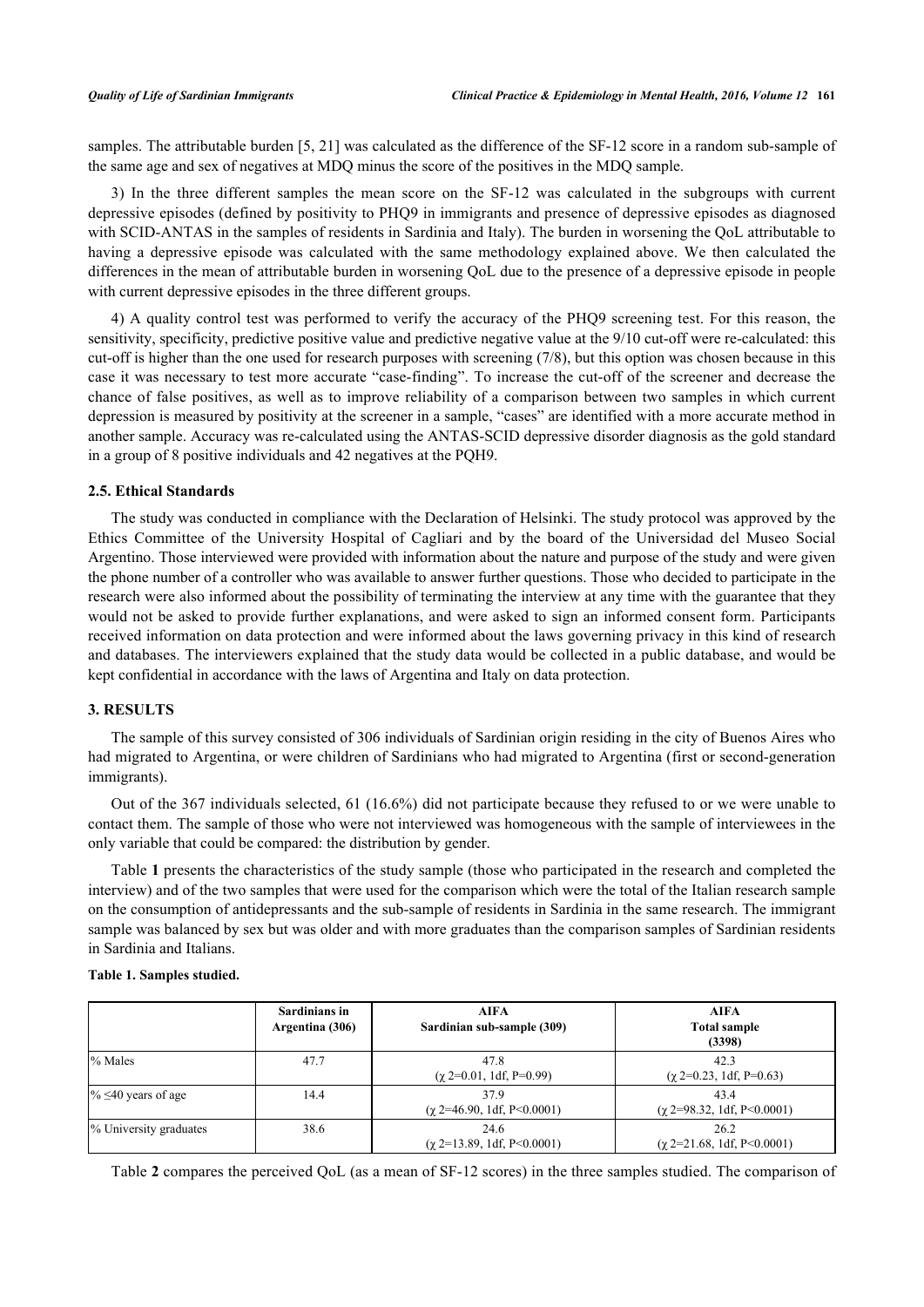#### **162** *Clinical Practice & Epidemiology in Mental Health, 2016, Volume 12 Carta et al.*

unweighted data shows an apparent overlap of results, but as is known from the publication of the results of the Italian study, the perceived QoL is higher in young people and the immigrant sample is a senior sample [[11](#page-7-9)]. Thus, and not surprisingly, after standardization a tendency toward a better perception of QoL was found in the immigrants. This reached statistical significance in comparison only with the total Italian sample (P=0.048, see Table **[2](#page-4-0)** ).

|                                                                        | Sardinians in<br>Argentina (306) | <b>AIFA</b><br>Sardinian sub-sample<br>(309) | AIFA<br><b>Total sample</b><br>(3398) | <b>Comparison with</b><br><b>Sardinians</b><br>Anova 1 way df<br>1,613,614 | <b>Comparison with total</b><br>sample<br>Anova 1 way df<br>1,3702,3703 |
|------------------------------------------------------------------------|----------------------------------|----------------------------------------------|---------------------------------------|----------------------------------------------------------------------------|-------------------------------------------------------------------------|
| Not standardized means                                                 | $38.33 \pm 6.12$                 | $38.38\pm 6.5$                               | $38.40\pm6.10$                        | $F=0.010$<br>$P=0.919$                                                     | $F=0.037$<br>$P=0.808$                                                  |
| Comparison after indirect<br>standardization<br>$($ by sex and age $)$ | $38.33 \pm 6.12$                 | $37.81 \pm 6.4$                              | $37.61 \pm 6.10$                      | $F=0.692$<br>$P=0.406$                                                     | $F=3.909$<br>$P=0.048$                                                  |

<span id="page-4-0"></span>**Table 2. Perceived quality of life in the samples studied (SF-12 mean and standard deviation).**

Table **[3](#page-4-1)** shows the perceived QoL (as the average of the SF-12 scores) in different sub-samples of people with lifetime manic/hypomanic episodes (measured as being positive at MDQ). Unlike the findings in the total of samples (with or without positivity), in this case a trend to a poorer QoL in immigrants with previous episodes of mania is evident. The result is a higher attributable burden due to positivity at MDQ in worsening the QoL in the immigrants, with a clear significant statistical difference *versus* both the sample of Sardinians resident in Sardinia (F=20.28  $P<0.0001$  and that of Italian residents (F=1677,0 P<0.0001) with a similar condition.

<span id="page-4-1"></span>**Table 3. Perceived quality of life in the different samples of persons with previous lifetime maniacal/hypomanic episodes (positivity at the MDQ).**

|                                                                                                | Sardinians in    | <b>AIFA</b><br>(9) | Aifa<br>(103)  | <b>Comparison with</b><br>Argentina (22) Sardinian sub-sample Total sample Sardinians Anova 1 way df<br>1,29,30 | <b>Comparison with total</b><br>sample<br>Anova 1 way df<br>1,123,124 |
|------------------------------------------------------------------------------------------------|------------------|--------------------|----------------|-----------------------------------------------------------------------------------------------------------------|-----------------------------------------------------------------------|
| SF-12 Means $\pm$<br>standard deviation                                                        | $31.85 \pm 6.38$ | $34.10\pm6.70$     | $34.07\pm6.21$ | $F=0.141$<br>$P=0.246$                                                                                          | $F = 2.295$<br>$P=0.132$                                              |
| Weight attributable ("attributable"<br>burden") to disorder in lowering the<br>quality of life | $6.48 \pm 1.82$  | $4.28 \pm 1.90$    | $4.33 \pm 2.0$ | $F = 20.28$<br>P < 0.0001                                                                                       | $F=1677,0$<br>P<0.0001                                                |

Table **[4](#page-4-2)** shows the comparison of perceived QoL in the three sub-samples of people with current depressive episodes (at the time of the interview). The presence of depressive episodes was defined with different methods: in immigrants it was measured as being positive at PHQ9 with a score of  $>10$  and with fulfilled criteria for DSM-IV depressive episodes. In the samples of residents in Sardinia and in Italy major depressive episodes were instead identified through the ANTAS-SCID clinical interview. Once again, there emerges a much greater attributable burden due to depressive episodes in compromising the QoL in immigrants with a clear statistical significance of differences *versus* the samples of Sardinians resident in Sardinia (F=74.59, P<0.0001) and of the whole Italian sample (F=288.9, P<0.0001).

<span id="page-4-2"></span>**Table 4. Perceived quality of life in the different samples of persons with a depressive episode at the time of the interview (positivity at the PHQ9 [score >10 with criteria for a depressive episode with verification** *vs***. ANTAS-SCID] in the immigrant sample; major depressive episode at ANTAS-SCID in the sardinian and italian samples).**

|                                                                                                    | Sardinians in<br>Argentina (20) | <b>AIFA</b><br>Sardinian sub-<br>sample (7) | Aifa<br>(55)    | <b>Comparison with</b><br>Total sample * Sardinians Anova 1 way df<br>1,25,26 | <b>Comparison with</b><br>total<br>Anova 1 way df<br>1,73,74 |
|----------------------------------------------------------------------------------------------------|---------------------------------|---------------------------------------------|-----------------|-------------------------------------------------------------------------------|--------------------------------------------------------------|
| $SF-12$ Mean $\pm SD$<br>Persons with current depressive episode                                   | $27.10 \pm 5.81$                | $30.3 \pm 6.13$                             | $29.20 \pm 5.1$ | $F=1.532$<br>$P=0.227$                                                        | $F=2.362$<br>$P=0.128$                                       |
| Weight attributable ("attributable"<br>burden") to the disorder in lowering the<br>quality of life | $11.2 \pm 2.23$                 | $3.50 \pm 2.20$                             | $4.33 \pm 1.22$ | $F = 74.59$<br>P < 0.0001                                                     | $F = 288.9$<br>$P \le 0.0001$                                |

\*Carta *et al.* 2011

Table **[5](#page-5-0)** confirms that the high cut-off of PHQ9 that was chosen for this research  $(>9)$  provides excellent sensitivity (87.5%) and an excellent predictive value of positives (87.5%). Therefore, those who are identified as positive have a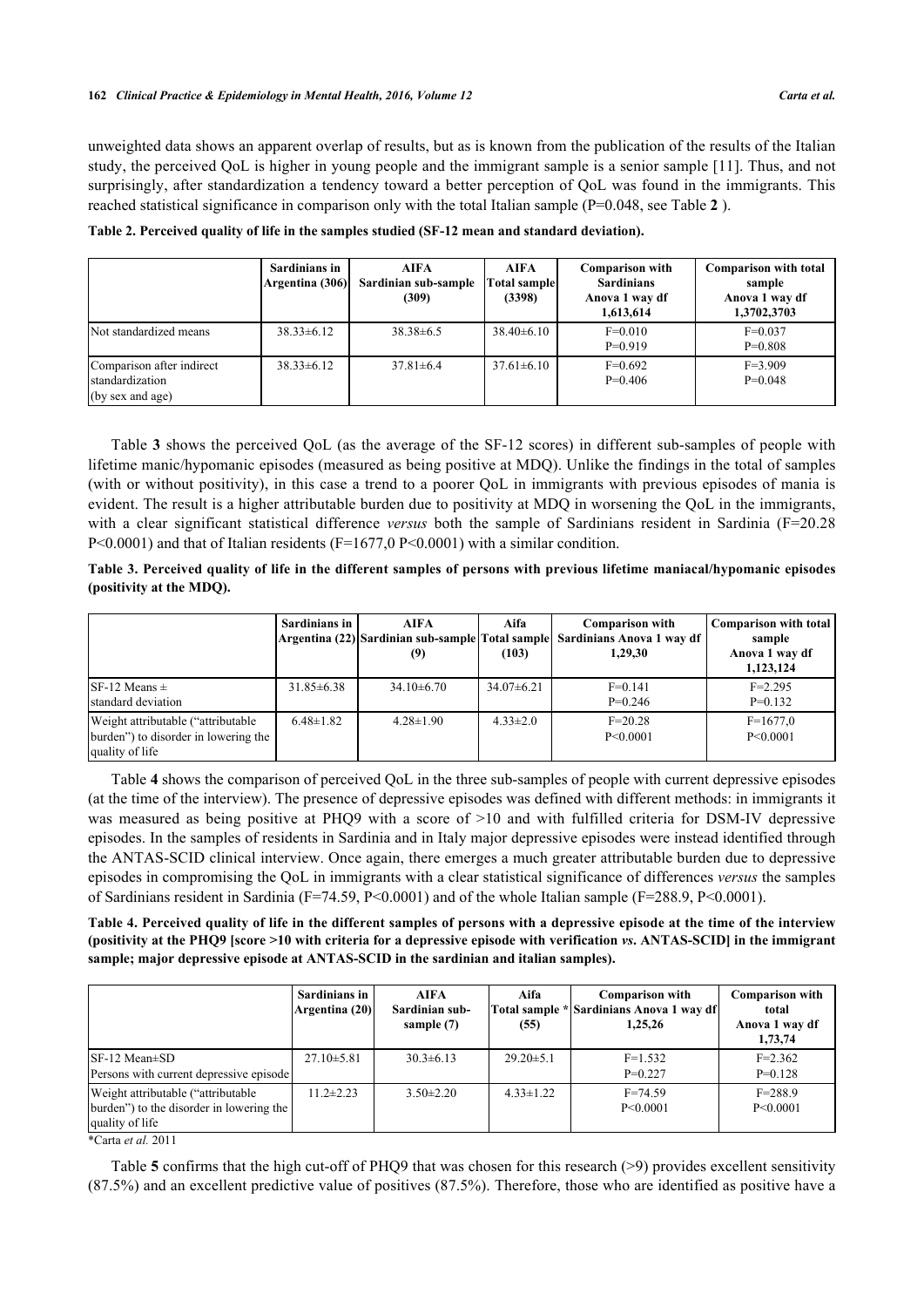high probability of having a true depressive episode.

<span id="page-5-0"></span>**Table 5. Result of the quality control study on PHQ9 accuracy. Gold standard diagnosis of DSM-IV current major depressive disorder by ANTAS-SCID cut-off 7/8 (left column) and 9/10 (right column).**

|                                  | $Cut-off 7/8$ | $Cut-off 9/10$ |
|----------------------------------|---------------|----------------|
| Sensitivity                      | 72.7%         | 87.5%          |
| <b>Specificity</b>               | 94.9%         | $97.1\%$       |
| <b>Predictive Positive Value</b> | 80%           | 87.5%          |
| <b>Predictive Negative Value</b> | 92.5%         | 80.9%          |

In the Italian study, 31 (54%) out of 55 individuals recognized as suffering from a current depressive episode took antidepressants of first or second choice, with or without additional psychotherapy [[23\]](#page-8-4). In the Argentine sub-sample of the ANTAS-SCID interview, only 1 (12.5%) out of those suffering from a depressive episode took antidepressants while 3 (37.5%) were following psychotherapies of unproven effectiveness for depressive episodes (psychoanalysis) [\[24](#page-8-5)]. Therefore, out of the total "Italian" sample, only 46% had not followed effective therapies, while in the subsample of the migrants in our study 87.5% were not following effective therapies (Fisher's exact test  $P = 0.026$ ).

## **4. DISCUSSION**

Our research found that a sample of Sardinian emigrants to Argentina shows a perceived QoL that tends to be higher than a similar sample of Sardinians resident in Sardinia, when the samples are standardized for age and sex. However, this difference did not reach statistical significance, but was statistically significant when the sample of Sardinian immigrants was compared to the total sample of the Italian research on residents in six different Italian regions.

The data we have do not allow us to clarify whether this divergence in the two comparisons depends on a specific attitude of Sardinians (in Sardinia as well as in Argentina) to give a poorer evaluation of the QoL, or whether it is simply due to the fact that the comparison of the two Sardinian samples was made on the basis of a minor-power study, which is likely not to highlight differences, larger samples.

The most interesting result of our research determines the evidence that the attributable burden on worsening the QoL due to the presence of a lifetime manic/hypomanic episode, as well as the presence of a current depressive episode, is markedly higher among Sardinian immigrants with respect to both Sardinians resident in Sardinia and the total sample of residents in six Italian regions, including Sardinia.

Thus, having had an episode of mania or suffering from depression worsens the QoL much more among immigrants than among Sardinians resident in Sardinia.

Two important considerations are useful to better understand the significance of this finding. First of all, it should be clear that we are analyzing a form of emigration the largest wave of which dates back to about half a century ago [[25\]](#page-8-6), and so it has to do with individuals whose human and family ties are deeply rooted in the country of arrival. The link to the land of origin is cultural and ideological but no longer exists, except in sporadic cases of affectivity and family ties [\[23](#page-8-4)]. It is therefore not a "young" emigration where a failure may put an individual in a condition of greater vulnerability than this subject would experience in his/her country of origin due to the lack of established social ties.

The second consideration determines the results on QoL of people with depressive episodes that emerged from the Italian research. This study highlighted not only that over 50% of people with depression found in the Italian sample were taking treatments of proven efficacy for depression, but that their perceived level of QoL was significantly higher than among those who were not treated at all or received ineffective treatments [[11](#page-7-9)]. Probably, a lower number of people with depression are treated with therapies of proven efficacy in societies with no national public healthcare system, even in developed Western societies. For example, a study on a representative sample of the US population found that approximately 30% of Afro-American respondents and fewer than 50% of white respondents [[26](#page-8-7)] with a current diagnosis of Major Depressive Disorder were taking drugs prescribed by physicians over the last twelve months (without checking the effectiveness of treatments against depression).

In the sample of immigrants, it is characteristic that out of the 8 subjects identified as having a current major depressive episode at the ANTAS-SCID interview, only 1 (12.5%) was taking antidepressants, and 3 (37.5%) were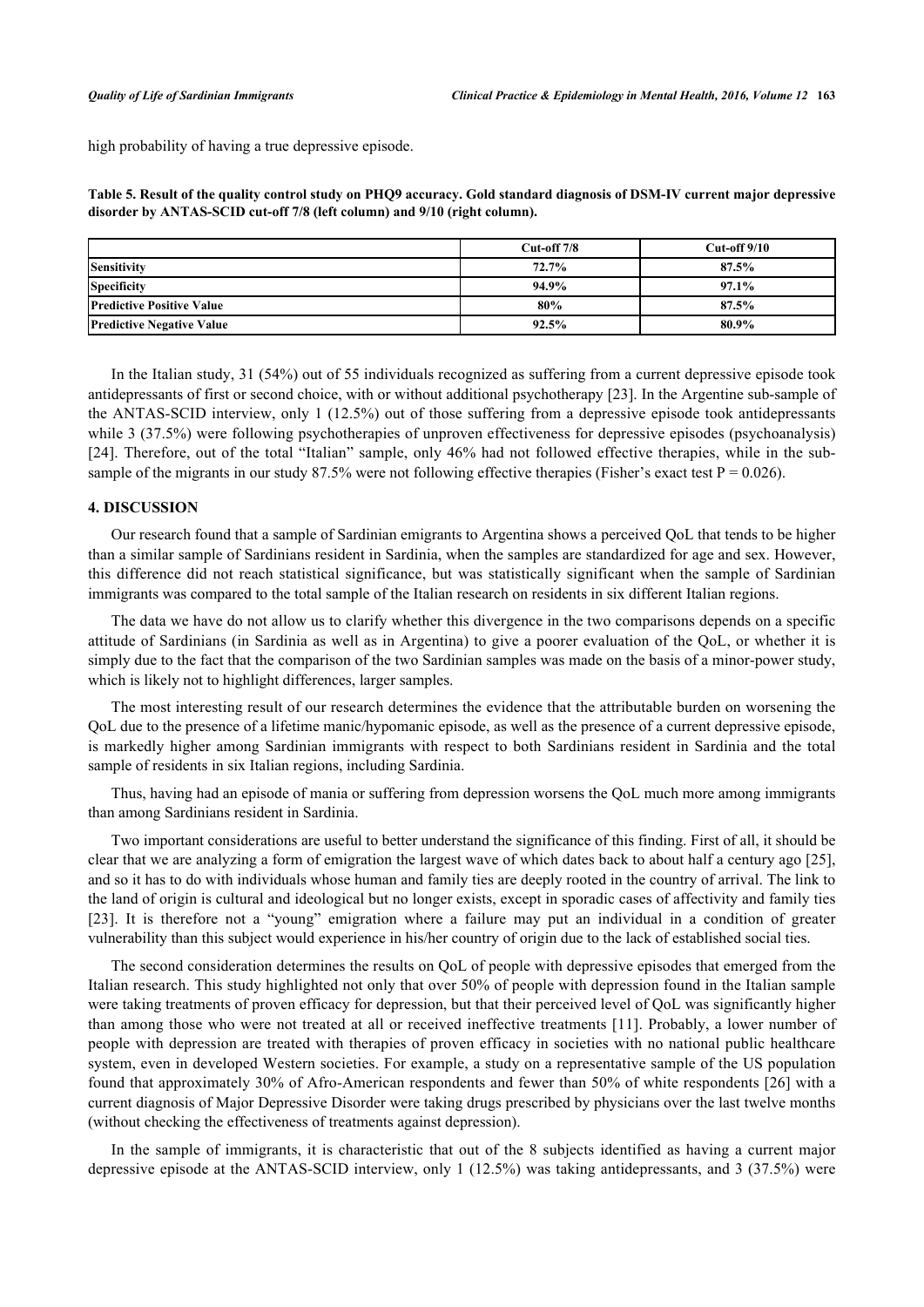under psychoanalytic psychotherapy, which appears to be a questionably effective treatment against depression owing to a paucity of high-quality studies [\[24\]](#page-8-5) and was found to have limited efficacy only in some specific brief derivedpsychoanalytic psychotherapies [\[25](#page-8-6)].

The health system of the city of Buenos Aires reimburses drugs and psychotherapy, at least in part. However, it is still widespread among Argentinean medical professionals and in popular beliefs that the best therapy for depressive episodes may be psychoanalysis or, at best, the administration of benzodiazepines [\[26](#page-8-7)].

The most plausible explanation of the difference in perceiving QoL in people diagnosed with mood disorder is that in Italy and Sardinia people have easier access to effective therapies than in Argentina. This is owing to cultural tradition: in Argentina psychoanalysis is deep-rooted and, as a result, even today professionals as well as people in the community still do not realize that there are different effective treatments for depression; however, this trend is changing, especially in Buenos Aires [\[27](#page-8-8)].

It is worth underlining that this is a preliminary study and has only a heuristic value since it is based on one survey not specifically designed to test this study hypothesis. The topic of this paper is only a secondary objective of the overall project that led to the collection of these data on the immigrants in Buenos Aires.

For these reasons and because of the design of our study as a community survey, these results may be useful in producing more hypotheses than in verifying them. The study therefore suggests that to detect real differences, it would be useful to conduct studies in Argentina on what people think of depression in a way similar to what has been done in other countries, including Italy and Sardinia.

Another obvious limitation of our study is that a screening questionnaire was used to detect depressive episodes in the sample of migrants, while in the Italian sample (and in the Sardinian sub-sample) a more accurate clinical interview was used. However, the quality control study allows us to state that the screener is valid in comparison with exactly the same interview used as the gold standard.

#### **CONCLUSION**

The study found that in a sample of Sardinian immigrants in Buenos Aires the impact of a mood disorder affects the QoL more incisively than in Sardinians residing in Sardinia. The data appear to suggest the hypothesis of a possible role of beliefs that guide the search for cures. This hypothesis will be tested in future studies.

#### **LIST OF ABBRIVIATIONS**

| <b>ANOVA</b>     | $=$ Analysis of Variance                                                                                                     |
|------------------|------------------------------------------------------------------------------------------------------------------------------|
|                  | ANTAS- SCID = Advanced Neuropsychiatric Tools and Assessment Schedule modified form Structured Clinical Interview for DSM-IV |
| CI               | $=$ Confidence Interval                                                                                                      |
| <b>CIDI</b>      | $=$ Composite International Diagnostic Interview                                                                             |
| DF               | $=$ Degree of Freedom                                                                                                        |
| <b>DSM-IV-TR</b> | = Diagnostic and Statistical Manual of Mental Disorders, Fourth Edition, Text Revision                                       |
| <b>MDD</b>       | $=$ Major Depressive Disorder                                                                                                |
| <b>MDO</b>       | $=$ Mood Disorder Ouestionnaire                                                                                              |
| <b>OR</b>        | $=$ Odds Ratio                                                                                                               |
| PHQ <sub>9</sub> | $=$ The Patient Health Ouestionnaire 9 Items                                                                                 |
| QoL              | $=$ Ouality of Life                                                                                                          |
| $SF-12$          | $=$ Short Form Health Survey twelve-item                                                                                     |

## **AUTHOR'S CONTRIBUTION**

MGC, MVB, MMF and AEN participated in the design and coordination of the study, in the acquisition and analysis of the data and drafted the manuscript. MGC, MFM and LM participated in the analysis of the data and drafted the manuscript. FS, MA, SD and AP collaborated in the design of the study, in the acquisition and analysis of the data and drafted the manuscript. All authors read and approved the final manuscript.

## **CONFLICT OF INTEREST**

The authors confirm that this article content has no conflict of interest.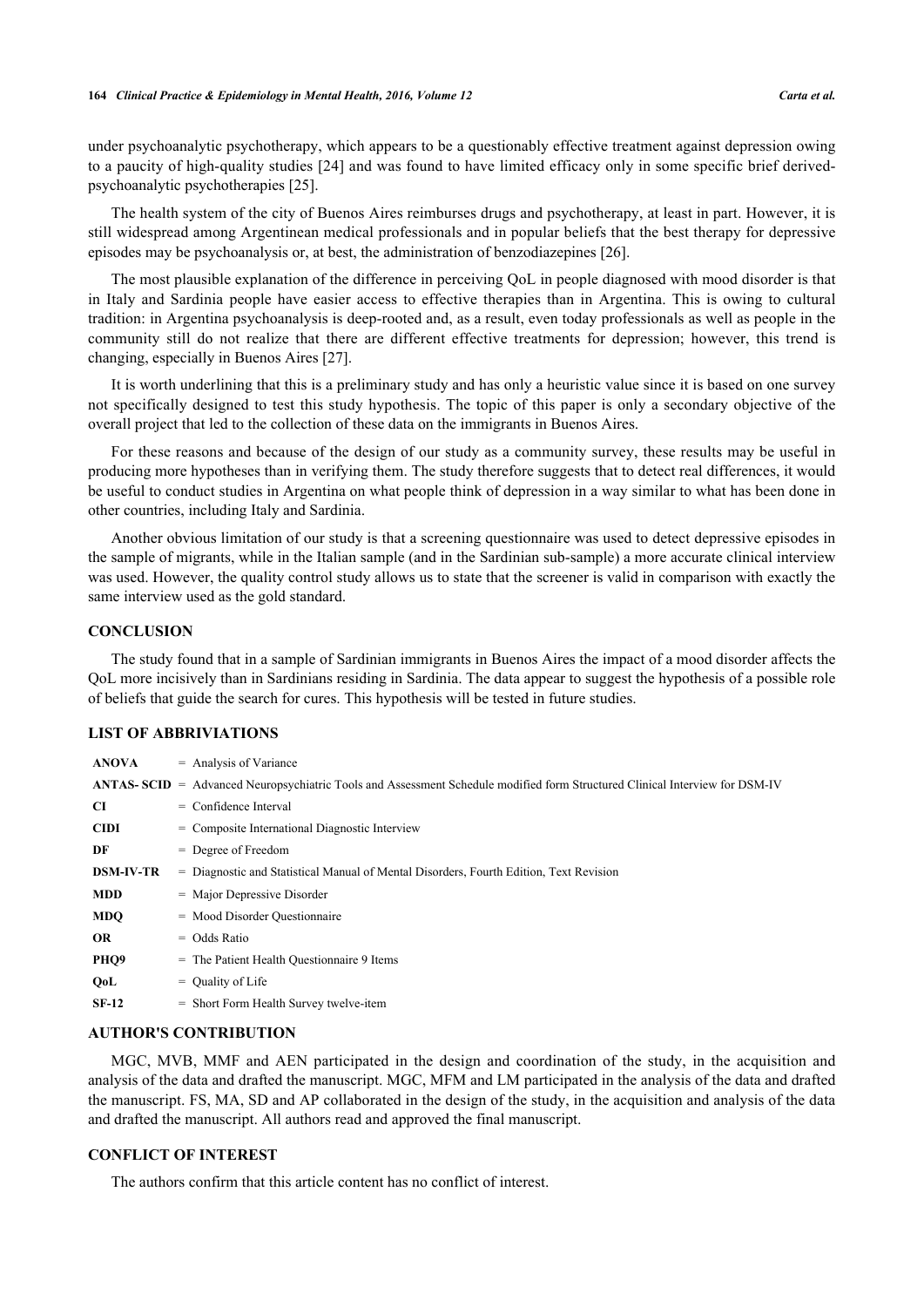## **ACKNOWLEDGEMENTS**

We thank the ERASMUS GLOBUS project that funded an internship in Buenos Aires for MA, SD and AP. The authors are grateful to the Federation of Sardinian Emigrants in Argentina and to the Sardinian families in Argentina for their warm welcome and cooperation in the research.

#### **REFERENCES**

- <span id="page-7-0"></span>[1] Cella DF. Quality of life: concepts and definition. J Pain Symptom Manage 1994; 9(3): 186-92. [\[http://dx.doi.org/10.1016/0885-3924\(94\)90129-5](http://dx.doi.org/10.1016/0885-3924(94)90129-5)] [PMID: [8014530](http://www.ncbi.nlm.nih.gov/pubmed/8014530)]
- <span id="page-7-1"></span>[2] Carta MG, Moro MF, Lorefice L, *et al.* Multiple sclerosis and bipolar disorders: The burden of comorbidity and its consequences on quality of life. J Affective Disord 2014; 167: 192-7. [\[http://dx.doi.org/10.1016/j.jad.2014.05.024\]](http://dx.doi.org/10.1016/j.jad.2014.05.024)
- <span id="page-7-2"></span>[3] Bazzichi L, Maser J, Piccinni A, *et al.* Quality of life in rheumatoid arthritis: impact of disability and lifetime depressive spectrum symptomatology. Clin Exp Rheumatol 2005; 23(6): 783-8. [PMID: [16396695\]](http://www.ncbi.nlm.nih.gov/pubmed/16396695)
- <span id="page-7-3"></span>[4] European Foundation for the Improvement of Living and Working Conditions. Quality of life in Europe, First European Quality of Life Survey 2003. Luxembourg: Office for Official Publications of the European Communities 2004. Available from: [https://www.eurofound.europa.eu/sites/default/files/ef\\_files/pubdocs/2004/105/en/1/ef04105en.pdf](https://www.eurofound.europa.eu/sites/default/files/ef_files/pubdocs/2004/105/en/1/ef04105en.pdf)
- <span id="page-7-4"></span>[5] Carta M, Mura G, Sorbello O, Farina G, Demelia L. Quality of life and psychiatric symptoms in wilsons disease: the relevance of bipolar disorders. Clin Pract Epidemol Ment Health 2012; 8: 102-9. [\[http://dx.doi.org/10.2174/1745017901208010102\]](http://dx.doi.org/10.2174/1745017901208010102) [PMID: [23049615](http://www.ncbi.nlm.nih.gov/pubmed/23049615)]
- <span id="page-7-5"></span>[6] Carta MG, Moro MF, Aguglia E, *et al.* The attributable burden of panic disorder in the impairment of quality of life in a national survey in Italy. Int J Soc Psychiatry 2015; 61(7): 693-9. [Epub ahead of print] [\[http://dx.doi.org/10.1177/0020764015573848\]](http://dx.doi.org/10.1177/0020764015573848) [PMID: [25770204](http://www.ncbi.nlm.nih.gov/pubmed/25770204)]
- <span id="page-7-6"></span>[7] Mantovani G, Astara G, Lampis B, *et al.* Evaluation by multidimensional instruments of health-related quality of life of elderly cancer patients undergoing three different psychosocial treatment approaches. A randomized clinical trial. Support Care Cancer 1996; 4(2): 129-40. [\[http://dx.doi.org/10.1007/BF01845762\]](http://dx.doi.org/10.1007/BF01845762) [PMID: [8673350](http://www.ncbi.nlm.nih.gov/pubmed/8673350)]
- [8] Mantovani G, Astara G, Lampis B, *et al.* Impact of psychosocial intervention on the quality of life of elderly cancer patients. Psychooncology 1996; 5: 127-35. [\[http://dx.doi.org/10.1002/\(SICI\)1099-1611\(199606\)5:2<127::AID-PON220>3.0.CO;2-L\]](http://dx.doi.org/10.1002/(SICI)1099-1611(199606)5:2<127::AID-PON220>3.0.CO;2-L)
- <span id="page-7-7"></span>[9] Carta MG, Agaj A, Harapej E, *et al.* Outcomes of discharged females *versus* those waiting for discharge from Vlore Psychiatric Hospital (Albania). Int J Soc Psychiatry 2012; 59(7): 682-9.
- <span id="page-7-8"></span>[10] Golden J, Conroy RM, Bruce I, *et al.* The spectrum of worry in the community-dwelling elderly. Aging Ment Health 2011; 15(8): 985-94. [\[http://dx.doi.org/10.1080/13607863.2011.583621\]](http://dx.doi.org/10.1080/13607863.2011.583621) [PMID: [21749221](http://www.ncbi.nlm.nih.gov/pubmed/21749221)]
- <span id="page-7-9"></span>[11] Carta MG, Aguglia E, Caraci F, *et al.* Quality of life and urban/rural living: Preliminary results of a community survey in Italy. Clin Pract Epidemol Ment Health 2012; 8: 169-74. [\[http://dx.doi.org/10.2174/1745017901208010169\]](http://dx.doi.org/10.2174/1745017901208010169) [PMID: [23248678](http://www.ncbi.nlm.nih.gov/pubmed/23248678)]
- <span id="page-7-10"></span>[12] Carta MG, Aguglia E, Bocchetta A, *et al.* The use of antidepressant drugs and the lifetime prevalence of major depressive disorders in Italy. Clin Pract Epidemol Ment Health 2010; 6: 94-100. [\[http://dx.doi.org/10.2174/1745017901006010094\]](http://dx.doi.org/10.2174/1745017901006010094) [PMID: [21253459](http://www.ncbi.nlm.nih.gov/pubmed/21253459)]
- <span id="page-7-11"></span>[13] Carta MG, Reda MA, Consul ME, Brasesco V, Cetkovich-Bakmans M, Hardoy MC. Depressive episodes in Sardinian emigrants to Argentina: why are females at risk? Soc Psychiatry Psychiatr Epidemiol 2006; 41(6): 452-6. [\[http://dx.doi.org/10.1007/s00127-006-0052-4\]](http://dx.doi.org/10.1007/s00127-006-0052-4) [PMID: [16604272](http://www.ncbi.nlm.nih.gov/pubmed/16604272)]
- <span id="page-7-12"></span>[14] Spitzer RL, Kroenke K, Williams JB. Validation and utility of a self-report version of PRIME-MD: the PHQ primary care study. Primary Care Evaluation of Mental Disorders. JAMA 1999; 282(18): 1737-44. [\[http://dx.doi.org/10.1001/jama.282.18.1737](http://dx.doi.org/10.1001/jama.282.18.1737)] [PMID: [10568646\]](http://www.ncbi.nlm.nih.gov/pubmed/10568646)
- <span id="page-7-13"></span>[15] Rizzo R, Piccinelli M, Mazzi MA, Bellantuono C, Tansella M. The Personal Health Questionnaire: a new screening instrument for detection of ICD-10 depressive disorders in primary care. Psychol Med 2000; 30(4): 831-40. [\[http://dx.doi.org/10.1017/S0033291799002512](http://dx.doi.org/10.1017/S0033291799002512)] [PMID: [11037091\]](http://www.ncbi.nlm.nih.gov/pubmed/11037091)
- <span id="page-7-14"></span>[16] Diez-Quevedo C, Rangil T, Sanchez-Planell L, Kroenke K, Spitzer RL. Validation and utility of the patient health questionnaire in diagnosing mental disorders in 1003 general hospital Spanish inpatients. Psychosom Med 2001; 63(4): 679-86. [\[http://dx.doi.org/10.1097/00006842-200107000-00021](http://dx.doi.org/10.1097/00006842-200107000-00021)] [PMID: [11485122\]](http://www.ncbi.nlm.nih.gov/pubmed/11485122)
- <span id="page-7-15"></span>[17] Hirschfeld RM, Williams JB, Spitzer RL, *et al.* Development and validation of a screening instrument for bipolar spectrum disorder: the Mood Disorder Questionnaire. Am J Psychiatry 2000; 157(11): 1873-5. [\[http://dx.doi.org/10.1176/appi.ajp.157.11.1873](http://dx.doi.org/10.1176/appi.ajp.157.11.1873)] [PMID: [11058490\]](http://www.ncbi.nlm.nih.gov/pubmed/11058490)
- <span id="page-7-16"></span>[18] Hardoy MC, Cadeddu M, Murru A, *et al.* Validation of the Italian version of the Mood Disorder Questionnaire for the screening of bipolar disorders. Clin Pract Epidemol Ment Health 2005; 1: 8. [\[http://dx.doi.org/10.1186/1745-0179-1-8\]](http://dx.doi.org/10.1186/1745-0179-1-8) [PMID: [16042762](http://www.ncbi.nlm.nih.gov/pubmed/16042762)]